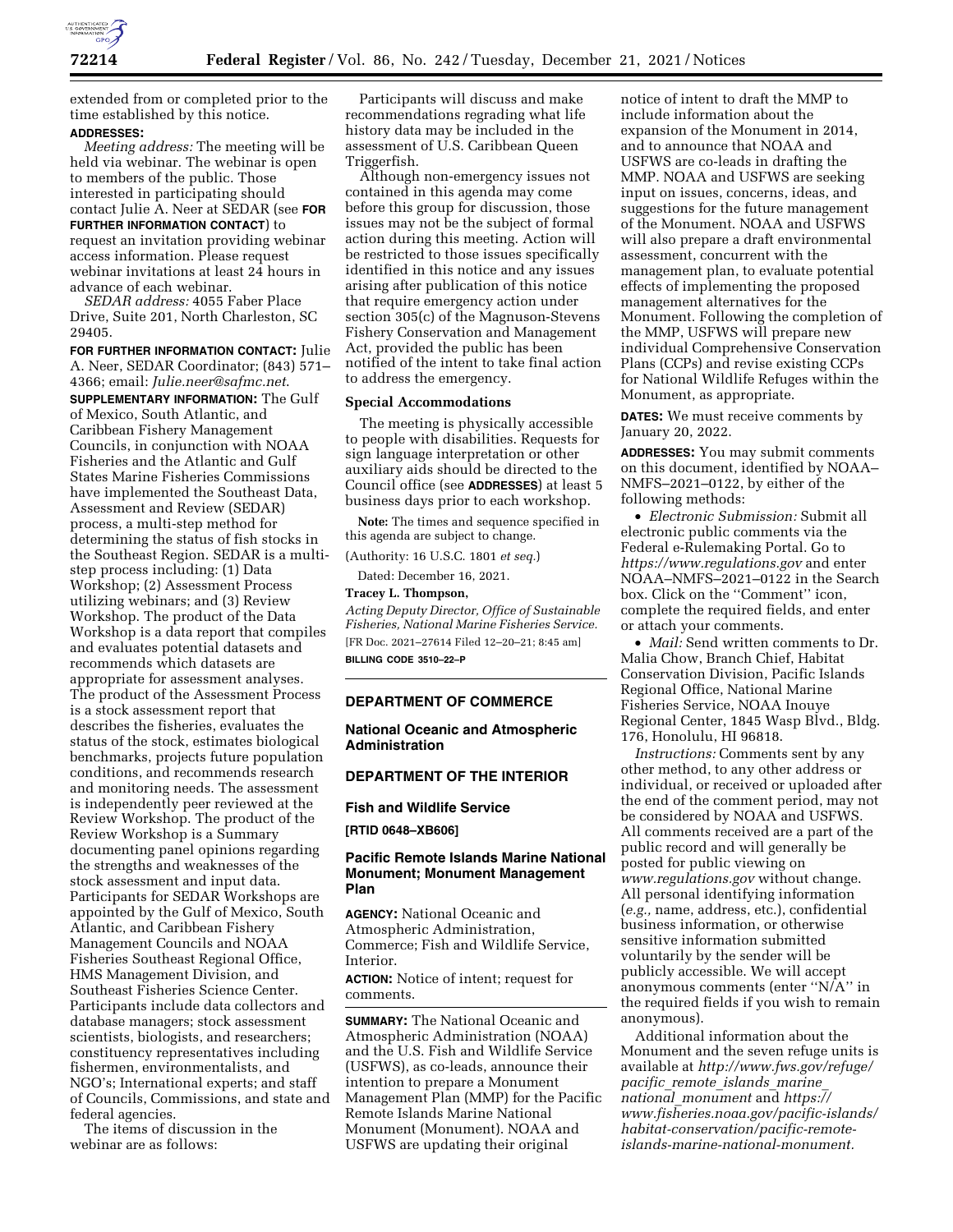**FOR FURTHER INFORMATION CONTACT:** Dr. Malia Chow, NOAA, (808) 725–5015, or *[malia.chow@noaa.gov.](mailto:malia.chow@noaa.gov)* 

**SUPPLEMENTARY INFORMATION:** NOAA and USFWS are co-leads in the preparation of the MMP for the Monument, which was established by Presidential Proclamation 8336 and expanded by Presidential Proclamation 9173. With this notice, NOAA and USFWS update their original 2011 notice of intent (April 5, 2011, 76 FR 18775). NOAA and USFWS are making the updates to include the 2014 expansion of the Monument and to identify NOAA and USFWS as co-leads in drafting the MMP (previously, USFWS was the lead agency). A draft environmental assessment (EA) to evaluate the potential effects of implementing the proposed management alternatives will also be prepared. When the draft MMP and EA are complete, NOAA and USFWS will publish a notice of availability to obtain comments and input from the public and other Federal agencies on the draft documents.

We invite the public and Federal, Tribal, State, and local governments to submit input on issues, concerns, ideas, and suggestions for the future management of the Monument.

#### **Monument Establishment**

On January 6, 2009, President George W. Bush issued Presidential Proclamation No. 8336, establishing the Monument under the authority of the Antiquities Act of 1906 (16 U.S.C. 431– 433). Upon establishment, the Monument incorporated approximately 495,189 square nautical miles (nm2), or 1,282,534 square kilometers (km2), within its boundaries, which extended 50 nm (93 km) out from the mean low water lines of Baker, Howland, and Jarvis Islands; Johnston, Palmyra, and Wake Atolls; and Kingman Reef. On September 25, 2014, President Barack Obama issued Presidential Proclamation No. 9173, which expanded the Monument by expanding the area around Jarvis Island and Johnston and Wake Atolls to include the waters and submerged lands to the extent of the seaward limit of the U.S. Exclusive Economic Zone, generally to 200 nm (370 km) offshore.

### **Monument Natural Resources**

The Monument contains significant objects of scientific interest and is home to one of the most widespread assemblages of marine and terrestrial protected areas in the Pacific Ocean. It is designated to protect and sustain many endemic (not found elsewhere) species, including corals, fish, shellfish, marine mammals, seabirds, water birds, land birds, insects, and vegetation. The 2014 expansion areas provide habitat and forage for tuna, turtles, manta rays, sharks, cetaceans, and seabirds. These areas also contain pristine deep sea and open ocean ecosystems with unique biodiversity, and approximately 165 seamounts (undersea mountains) that provide habitat for colonies of deepwater corals that are many thousands of years old.

#### **Agency Responsibilities**

The Proclamations require the Secretaries of the Interior and Commerce, who delegated management responsibilities to USFWS and NOAA to prepare an MMP within their respective authorities for the Monument, and to promulgate implementing regulations that address specific actions necessary for the proper care and management of the Monument. With this notice, the Department of the Interior and Department of Commerce commit to working cooperatively together and with partners and stakeholders in the development of the MMP.

#### **Military Role in Management**

In accordance with the Proclamation, USFWS Director will not commence management of emergent lands at Wake Atoll unless and until a use agreement between the Secretary of the Air Force and the Secretary of the Interior is terminated. The Secretary of Defense also continues to manage those portions of the emergent lands of Johnston Atoll under the administrative jurisdiction of the Defense Department until such administrative jurisdiction is terminated, at which time those emergent lands shall be administered as part of the Monument and the Johnston Atoll National Wildlife Refuge (NWR; Refuge). However, the MMP will recommend management actions for marine areas surrounding both Johnston and Wake Atolls.

#### **Fishing**

The Proclamations prohibit commercial fishing within the Monument. Consistent with this requirement, the MMP will not consider management alternatives to allow commercial fishing. The Proclamations do allow the Secretaries of Interior and Commerce to permit fishing for scientific exploration and research purposes. Noncommercial fishing may also be permitted, as long as it is managed as a sustainable activity. The noncommercial fishing permit process is established; information is available at *[https://www.fisheries.noaa.gov/](https://www.fisheries.noaa.gov/permit/marine-national-monument-fishing-permit)* 

*[permit/marine-national-monument](https://www.fisheries.noaa.gov/permit/marine-national-monument-fishing-permit)[fishing-permit.](https://www.fisheries.noaa.gov/permit/marine-national-monument-fishing-permit)* 

## **Magnuson-Stevens Fishery Conservation and Management Act (Magnuson-Stevens Act)**

NOAA is responsible for the stewardship of the Nation's ocean resources and their habitats, or ''trust resources,'' primarily through the Magnuson-Stevens Act. The trust resources are living marine resources and their habitats, including but not limited to commercial and recreational fishery resources, endangered and threatened marine species and their designated critical habitats, marine mammals, marine turtles, marshes, mangroves, seagrass beds, coral reefs, other coastal habits, and areas identified as essential fish habitat (EFH), in accordance with the Magnuson-Stevens Act. EFH is made up of those waters and substrate necessary to fish for spawning, breeding, feeding, or growth to maturity. Using the EFH, Endangered Species Act, and Marine Mammal Protection Act consultation processes, NOAA will work in collaboration and coordination with USFWS, partner agencies, project proponents, and stakeholders to conserve these trust resources.

## **Overview of Refuges and Previous Planning Efforts**

Within the boundaries of the Monument, USFWS continues to administer pre-existing national wildlife refuges at Baker, Howland, and Jarvis Islands; Wake, Johnston, and Palmyra Atolls; and Kingman Reef, in accordance with the National Wildlife Refuge System Administration Act of 1966 (16 U.S.C. 668dd–668ee; Refuge System Administration Act, as amended). USFWS manages these individual refuges, and the Monument as a whole, as part of the National Wildlife Refuge System (NWRS).

## **Howland Island, Baker Island, and Jarvis Island**

Howland Island, Baker Island, and Jarvis Island are unique places for climate change research and other research conducted at the Equator. These areas have deepwater corals, coral reefs, and corals in near-pristine condition, as well as predatordominated marine ecosystems with a biomass of top predators. CCPs were completed for the Baker Island, Howland Island, and Jarvis Island NWRs on September 24, 2008 (73 FR 76678; December 17, 2008). CCPs are required for each refuge in accordance with the National Wildlife Refuge System Improvement Act.